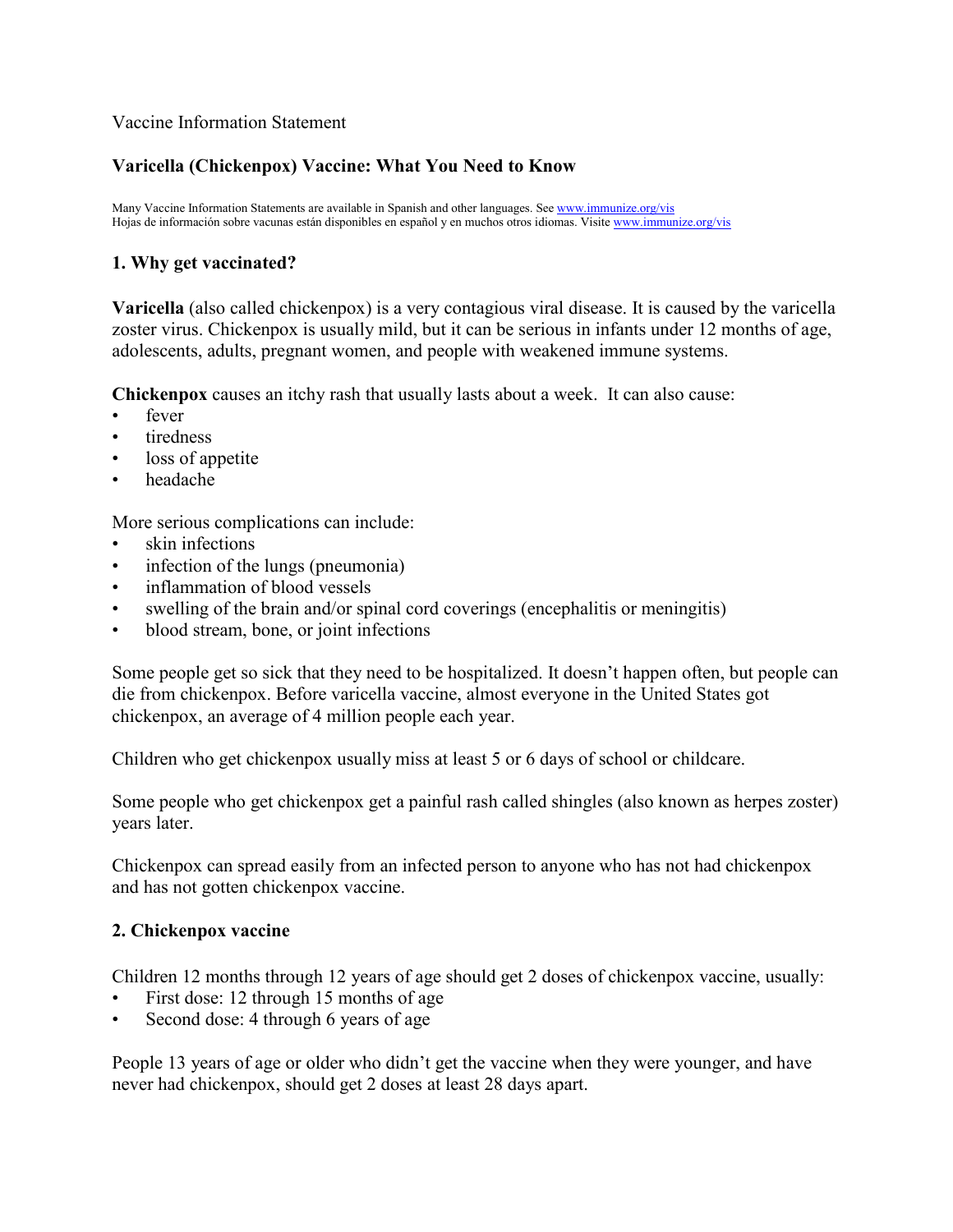A person who previously received only one dose of chickenpox vaccine should receive a second dose to complete the series. The second dose should be given at least 3 months after the first dose for those younger than 13 years, and at least 28 days after the first dose for those 13 years of age or older.

There are no known risks to getting chickenpox vaccine at the same time as other vaccines.

There is a combination vaccine called **MMRV** that contains both chickenpox and MMR vaccines. MMRV is an option for some children 12 months through 12 years of age. There is a separate Vaccine Information Statement for MMRV. Your health care provider can give you more information.

### **3. Some people should not get this vaccine**

Tell your vaccine provider if the person getting the vaccine:

- **Has any severe, life-threatening allergies.** A person who has ever had a life-threatening allergic reaction after a dose of chickenpox vaccine, or has a severe allergy to any part of this vaccine, may be advised not to be vaccinated. Ask your health care provider if you want information about vaccine components.
- Is pregnant, or thinks she might be pregnant. Pregnant women should wait to get chickenpox vaccine until after they are no longer pregnant. Women should avoid getting pregnant for at least 1 month after getting chickenpox vaccine.
- **Has a weakened immune system** due to disease (such as cancer or HIV/AIDS) or medical treatments (such as radiation, immunotherapy, steroids, or chemotherapy).
- **Has a parent, brother, or sister with a history of immune system problems.**
- **Is taking salicylates (such as aspirin).** People should avoid using salicylates for 6 weeks after getting varicella vaccine.
- **Has recently had a blood transfusion or received other blood products.** You might be advised to postpone chickenpox vaccination for 3 months or more.
- **Has tuberculosis.**
- **Has gotten any other vaccines in the past 4 weeks.** Live vaccines given too close together might not work as well.
- **Is not feeling well.** A mild illness, such as a cold, is usually not a reason to postpone a vaccination. Someone who is moderately or severely ill should probably wait. Your doctor can advise you.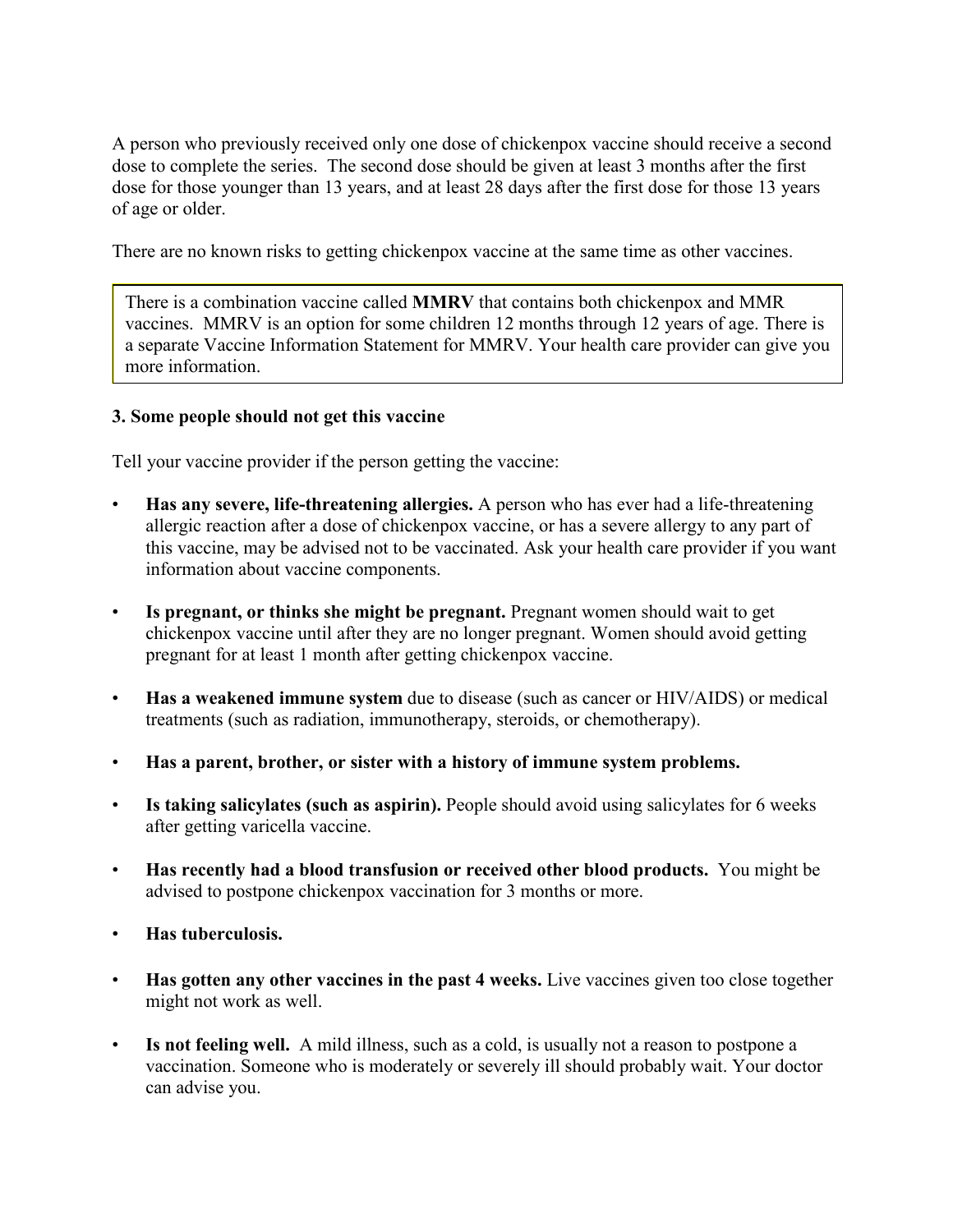# **4. Risks of a vaccine reaction**

With any medicine, including vaccines, there is a chance of reactions. These are usually mild and go away on their own, but serious reactions are also possible.

Getting chickenpox vaccine is much safer than getting chickenpox disease. Most people who get chickenpox vaccine do not have any problems with it.

After chickenpox vaccination, a person might experience:

### **Minor events:**

- Sore arm from the injection
- **Fever**
- Redness or rash at the injection site

If these events happen, they usually begin within 2 weeks after the shot. They occur less often after the second dose.

**More serious events** following chickenpox vaccination are rare. They can include:

- Seizure (jerking or staring) often associated with fever
- Infection of the lungs (pneumonia) or the brain and spinal cord coverings (meningitis)
- Rash all over the body

A person who develops a rash after chickenpox vaccination might be able to spread the varicella vaccine virus to an unprotected person. Even though this happens very rarely, anyone who gets a rash should stay away from people with weakened immune systems and unvaccinated infants until the rash goes away. Talk with your health care provider to learn more.

# **Other things that could happen after this vaccine:**

- People sometimes faint after medical procedures, including vaccination. Sitting or lying down for about 15 minutes can help prevent fainting and injuries caused by a fall. Tell your doctor if you feel dizzy or have vision changes or ringing in the ears.
- Some people get shoulder pain that can be more severe and longer-lasting than routine soreness that can follow injections. This happens very rarely.
- Any medication can cause a severe allergic reaction. Such reactions to a vaccine are estimated at about 1 in a million doses, and would happen within a few minutes to a few hours after the vaccination.

As with any medicine, there is a very remote chance of a vaccine causing a serious injury or death.

The safety of vaccines is always being monitored. For more information, visit: **www.cdc.gov/vaccinesafety/**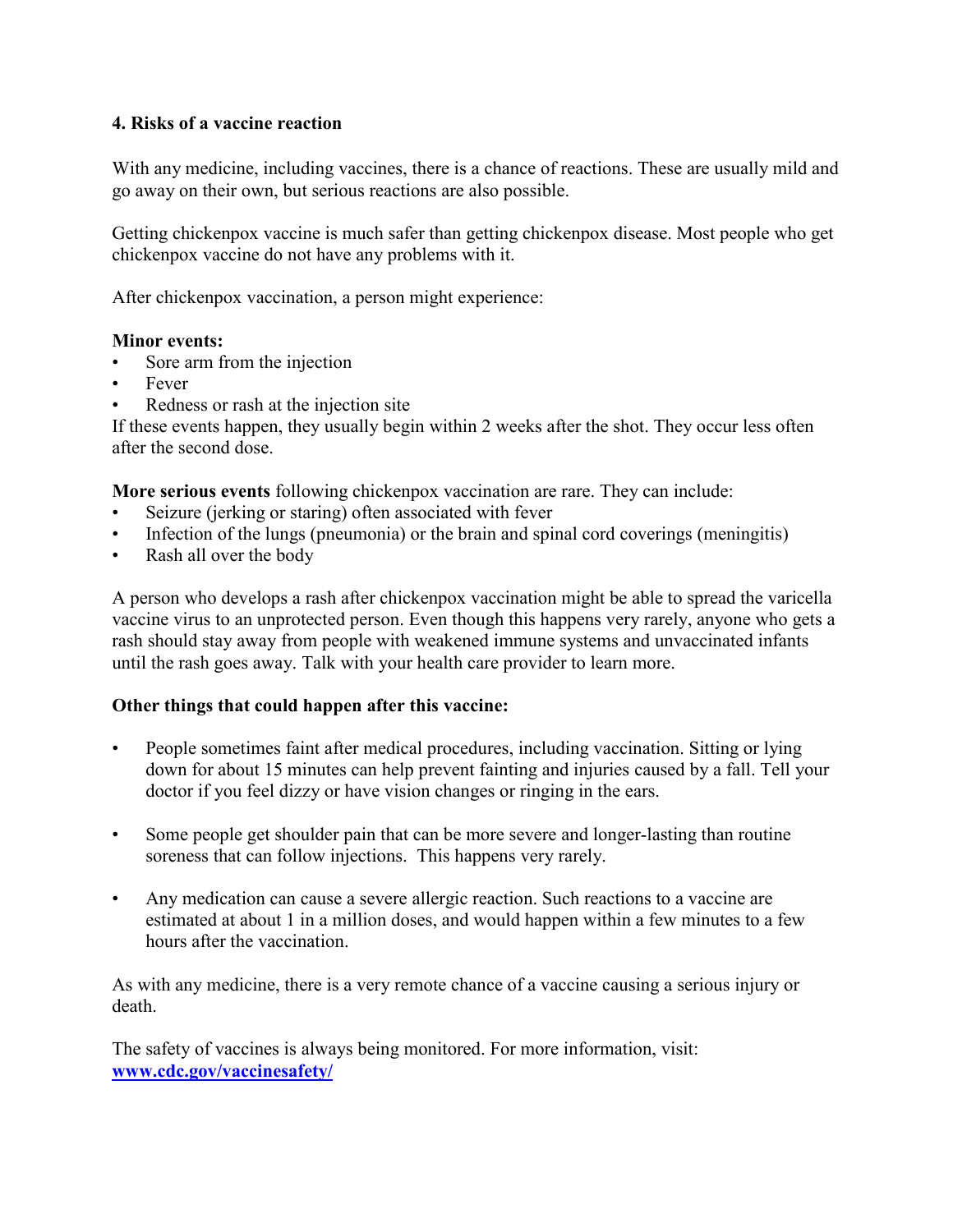# **5. What if there is a serious problem?**

## **What should I look for?**

Look for anything that concerns you, such as signs of a severe allergic reaction, very high fever, or unusual behavior.

Signs of a **severe allergic reaction** can include hives, swelling of the face and throat, difficulty breathing, a fast heartbeat, dizziness, and weakness. These would usually start a few minutes to a few hours after the vaccination.

### **What should I do?**

• If you think it is a **severe allergic reaction** or other emergency that can't wait, call 9-1-1 and get to the nearest hospital. Otherwise, call your health care provider.

Afterward, the reaction should be reported to the Vaccine Adverse Event Reporting System (VAERS). Your doctor should file this report, or you can do it yourself through the VAERS web site at **www.vaers.hhs.gov**, or by calling **1-800-822-7967**.

*VAERS does not give medical advice.*

### **6. The National Vaccine Injury Compensation Program**

The National Vaccine Injury Compensation Program (VICP) is a federal program that was created to compensate people who may have been injured by certain vaccines.

Persons who believe they may have been injured by a vaccine can learn about the program and about filing a claim by calling **1-800-338-2382** or visiting the VICP website at **www.hrsa.gov/vaccinecompensation**. There is a time limit to file a claim for compensation.

### **7. How can I learn more?**

- Ask your health care provider. He or she can give you the vaccine package insert or suggest other sources of information.
- Call your local or state health department.
- Contact the Centers for Disease Control and Prevention (CDC):
	- Call **1-800-232-4636** (**1-800-CDC-INFO**) or
	- Visit CDC's website at **www.cdc.gov/vaccines**

Vaccine Information Statement Varicella Vaccine 2/12/2018 42 U.S.C. § 300aa-26

Department of Health and Human Services